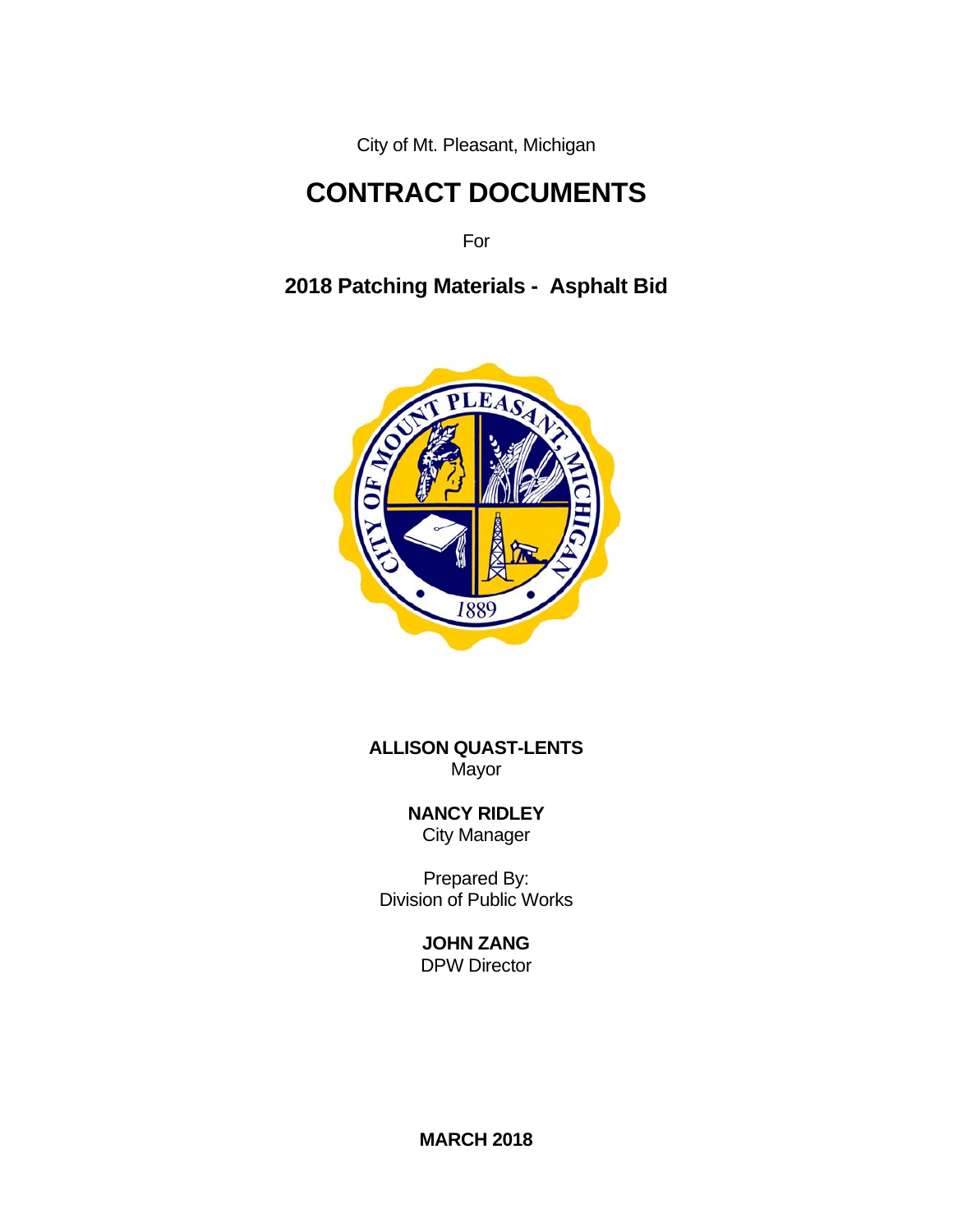City of Mt. Pleasant, Michigan

# **TABLE OF CONTENTS**

2018 Patching Materials – Asphalt Bid

# **Bidding Information**

Notice to Bidders Instructions to Bidders

# **Contract Documents**

Proposal

**Specifications**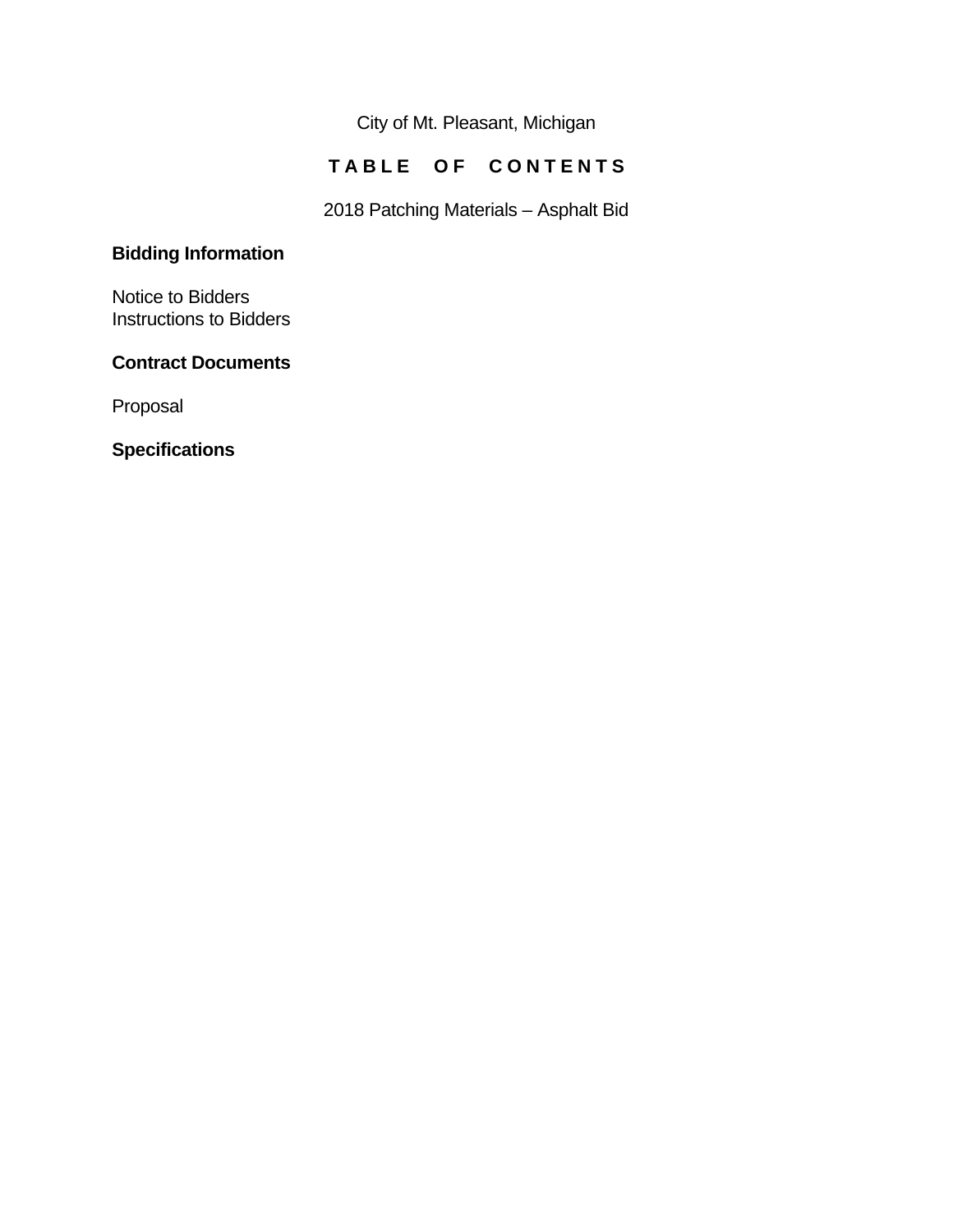

THE CITY OF **MT. PLEASANT, MICHIGAN** 

> **CITY HALL** 320 W. Broadway St. . 48858-2447 (989) 779‐5300 (989) 773‐4691 fax

**PUBLIC SAFETY** 804 E. High • 48858-3595 (989) 779‐5100 (989) 773‐4020 fax

**PUBLIC WORKS** 1303 N. Franklin · 48858-4682 (989) 779‐5400 (989) 772‐6250 fax

# **N O T I C E T O B I D D E R S**

# **2018 PATCHING MATERIALS – ASPHALT BID**

 The City of Mt. Pleasant, Michigan, is requesting sealed bids at the Office of the City Clerk, City Hall, 320 West Broadway Street, Mt. Pleasant, Michigan 48858, until 1:30 p.m. (local time), on Tuesday, March 27, 2018, at which time and place the bids will be publicly opened and read. All bids shall be submitted in a sealed envelope, plainly marked "2018 Patching Materials – Asphalt – March 27, 2018".

Proposals are solicited on a unit price basis, for the following **estimated quantities**:

| <b>Item Description</b> | Quantity | Unit        |  |
|-------------------------|----------|-------------|--|
| Surface Mix             | 400      | <b>TONS</b> |  |
| Fine Mix                | 50       | <b>TONS</b> |  |

No bid deposit, performance, labor, or material bond will be required**.** 

 Bid documents and specifications are available for download on the City's website at www.mt-pleasant.org, and clicking on the "Bids and Quotes' tab under the Quick Links section on the lower left hand portion of the webpage.

 The City of Mt. Pleasant reserves the right to accept or reject any or all bids, to waive any irregularities in the bids, and to select the bid considered most advantageous to the City.

Matt Weaver **Matt Weaver** Account of the Matt Weaver Street Department Superintendent City Clerk (989) 779-5409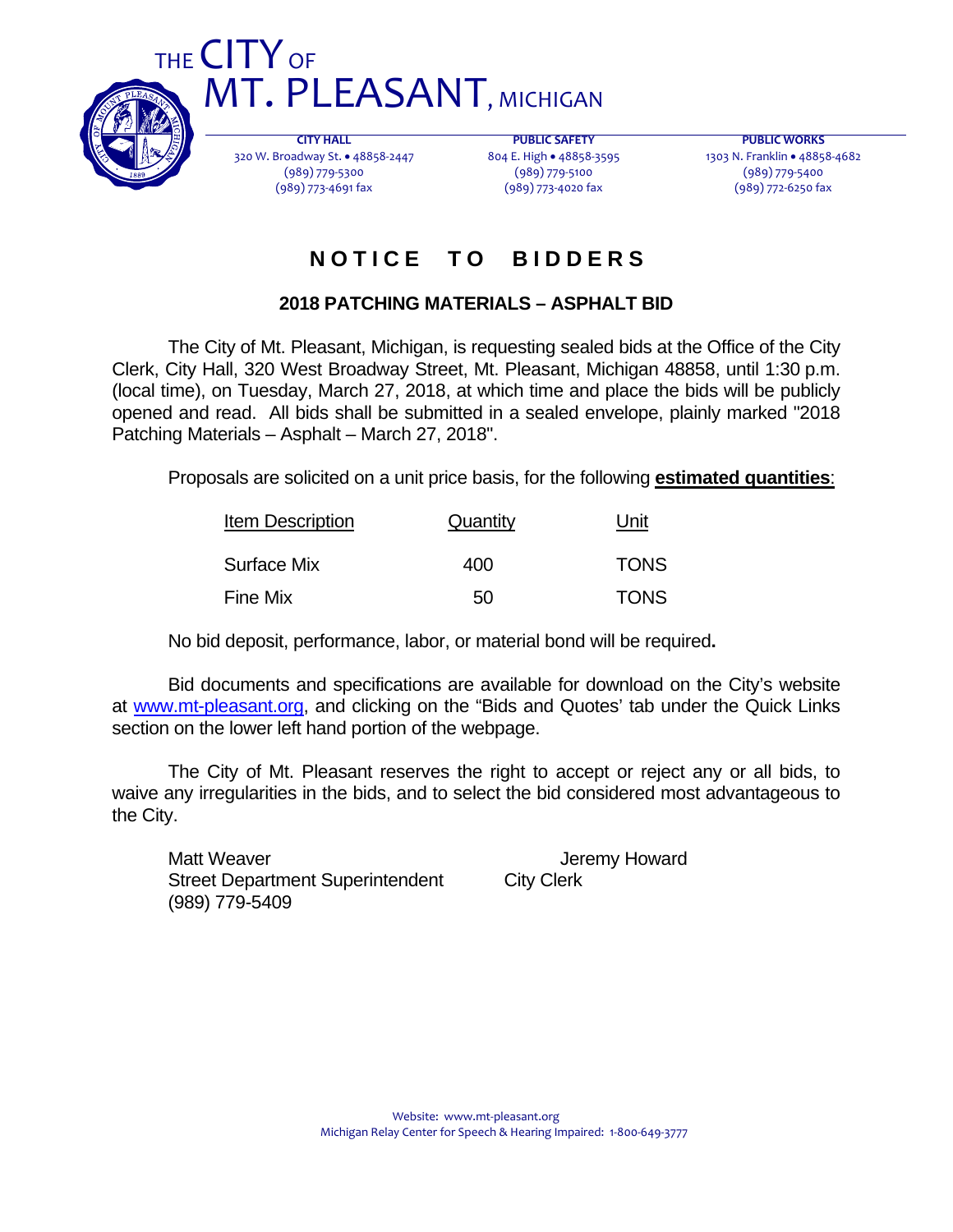### City of Mt. Pleasant, Michigan **INSTRUCTIONS TO BIDDERS** FOR MATERIALS

#### 1. **Proposals**

 Proposals must be made upon the forms provided, therefore, with the Bid amount both written and shown in figures, and all other data required submitted.

 The Proposal, bound together with all Proposal Documents, must be enclosed in a sealed envelope marked as specified in the Notice to Bidders for such Bid and clearly indicating the name and address of the Bidder and must be received by the City Clerk, City Hall, 320 West Broadway Street, Mt. Pleasant, Michigan 48858, no later than the time and date specified in the Notice to Bidders. At such specified time, Proposals shall be publicly opened and read aloud.

#### 2. **Basis of Proposals**

 Proposals are solicited on the basis of unit price(s) and/or lump sum(s), as specified on the Proposal form.

 The City of Mt. Pleasant, (also referred to as "Owner"), reserves the right to accept any Bid, to reject any or all Bids, and to waive any irregularities in the Bids, and to select the Bid considered most advantageous to the city.

#### 3. **Comparison of Bids**

 In comparing Bids, consideration shall be given to the time proposed for completion of the Contract, qualifications of Bidder, price differentials, alternate Proposals for those items listed in the proposal (if applicable), and any other pertinent factors. The Owner reserves the right to make an award to the Bidder whose Proposal is deemed to be in the best interest of the Owner.

#### 4. **Time**

 Time is of the essence in the performance of the Contract, and each Bidder, by submitting a Proposal, certifies his/her acceptance of the time allowed by the Contract for the completion of the work specified.

#### 5. **Indemnification**

 The Contractor shall save and hold harmless the city and its employees from and against all claims, damages, losses, or expenses, including attorney's fees, arising out of or resulting from the performance of the work; provided that any such claim, damage, loss or expense is caused in whole or in part by any negligent or willful act of omission of the contractor, subcontractor, employee, or anyone under their direction. The Contractor shall at his/her own expense, defend any and all such actions and shall pay all attorney's fees, costs, and expenses pertaining thereto.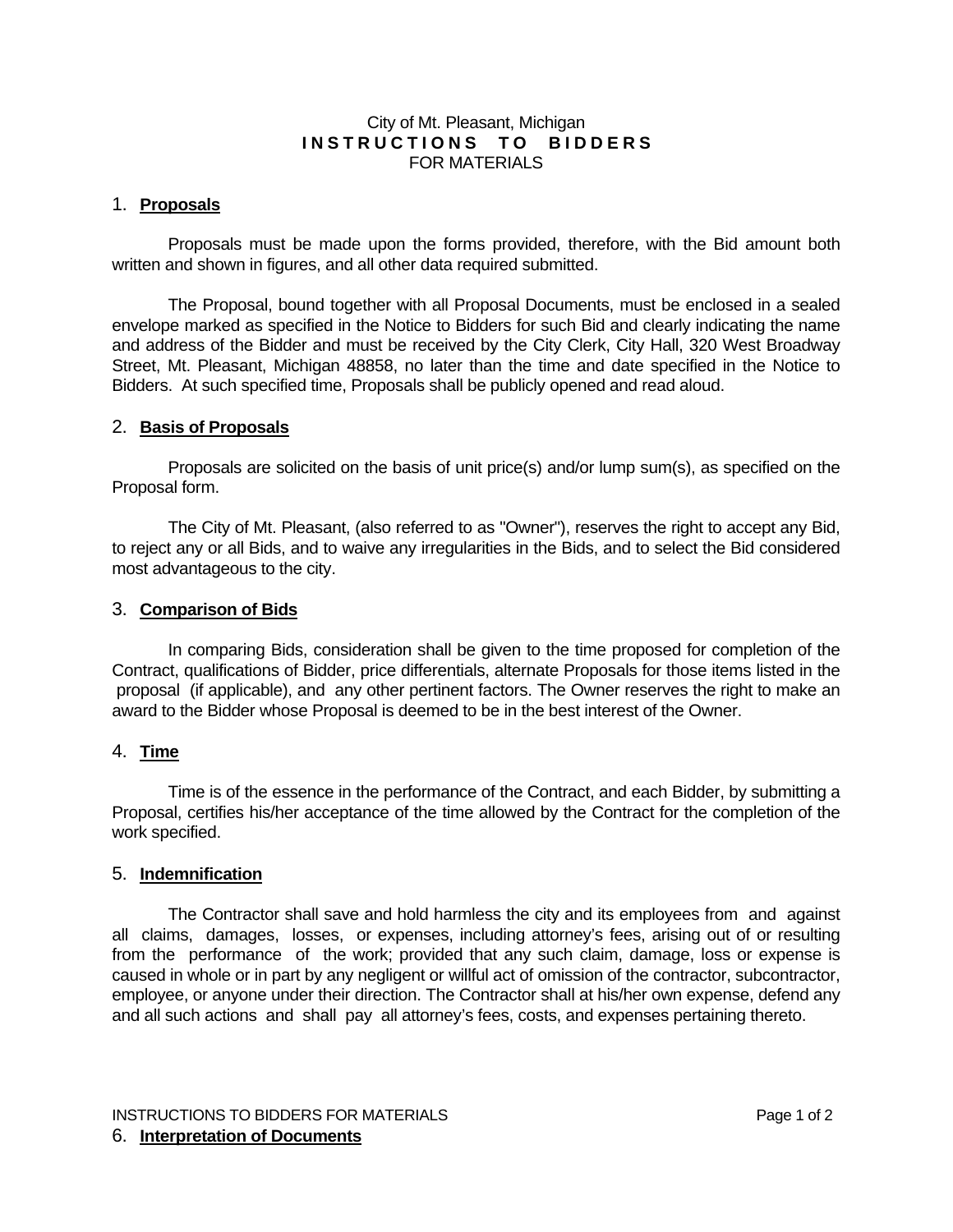If any Bidder is in doubt as to the true meaning of any part of the Plans, Specifications or any Contract Document, he/she may submit to the Owner a written request for an interpretation thereof. Any interpretation made in response to such query shall be made only by Addendum, duly issued, and a copy of such Addendum shall be mailed or duly delivered to each prospective Bidder. The Owner shall not be responsible for any other explanation or interpretation of the Contract Documents.

### 7. **Execution of Bid Proposal**

 A Bid Proposal which is not signed by the individual making it should have attached thereto a Power of Attorney evidencing authority to sign the Bid Proposal in the name of the person for whom it is signed.

 A Bid Proposal, which is signed by a partnership, shall be signed by all of the partners or by an Attorney-in-Fact. If signed by an Attorney-in-Fact, there should be attached to the Bid, a Power of Attorney evidencing authority to sign the Bid Proposal in the name of the partnership and such Power of Attorney shall be signed by all partners of the partnership.

 A Bid Proposal, which is signed for a corporation should have the correct corporate name thereof and the signature of the President, or other authorized officer(s) of the corporation, manually written below the corporate name and on the line indicating "By: The such Bid Proposal is manually signed by an officer other than the president of the corporation, a certified copy of the Resolution of the Board of Directors evidencing the authority of such officer(s) to sign the Bid Proposal should be attached thereto. Such Bid Proposal should also bear the attested signature of the Secretary of the corporation and an impression of the corporate seal.

#### 8. **Delivery**

 The successful Bidder shall deliver equipment and/or materials as specified to the City of Mt. Pleasant, Division of Public Works, 1303 N. Franklin Street, Mt. Pleasant, Michigan, 48858, or as specified in the proposal. The proposal amount should include delivery F.O.B. Mt. Pleasant. All equipment, literature, manuals, warranty papers, and any other items listed in the specifications of the equipment or materials, must be delivered before payment in accordance with this contract.

March 23, 2012

 $\frac{1}{\sqrt{2}}$  , which is a set of  $\frac{1}{\sqrt{2}}$  , which is a set of  $\frac{1}{\sqrt{2}}$  , which is a set of  $\frac{1}{\sqrt{2}}$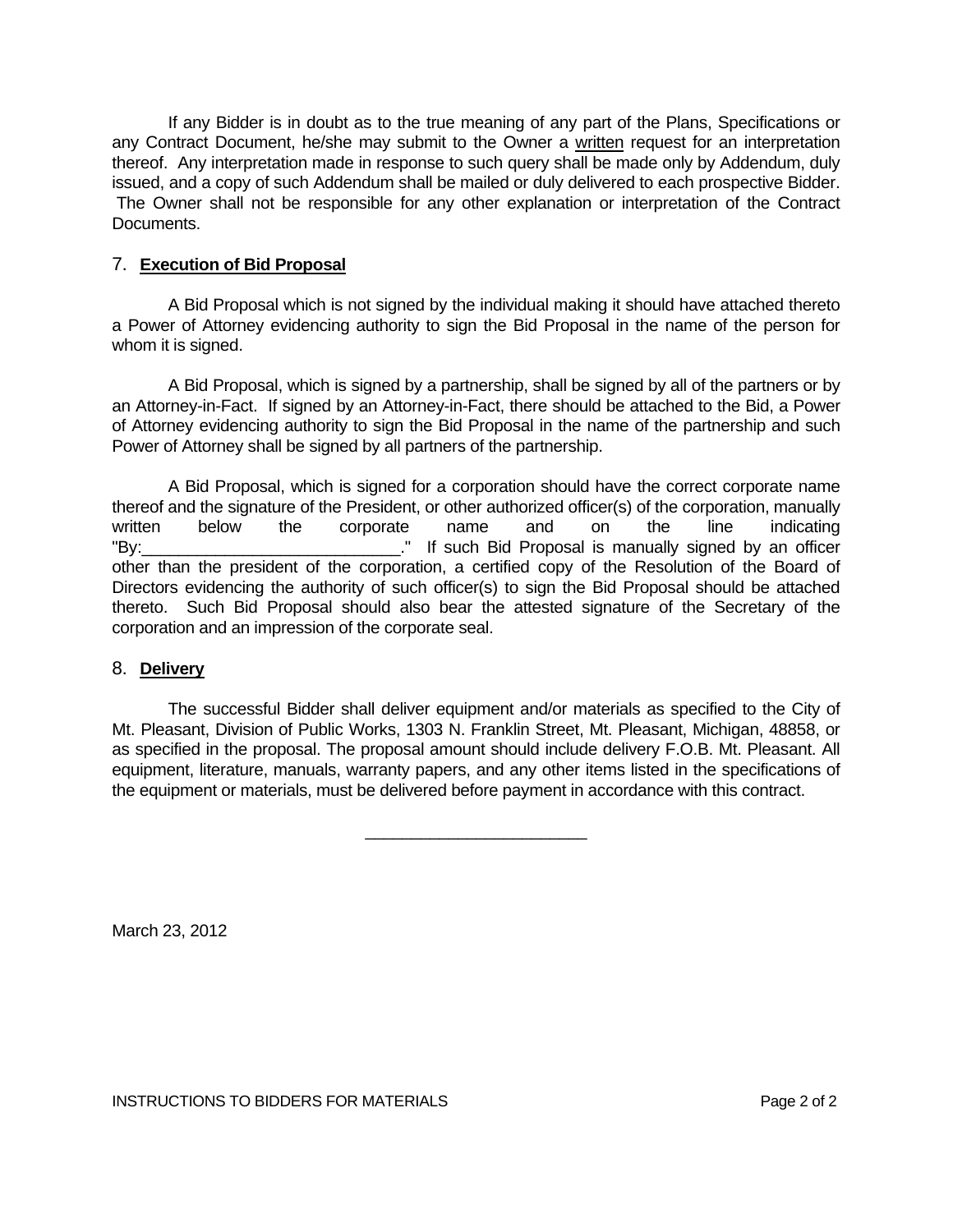### City of Mt. Pleasant, Michigan 2018 Patching Materials – Asphalt

### **PROPOSAL**

TO: Office of the City Clerk BID DATE: March 27, 2018 City Hall **City Hall TIME:** 1:30 p.m. 320 West Broadway St. Mt. Pleasant, MI 48858

 In accordance with the specifications and other bid requirements heretofore provided, the undersigned agrees to provide the below listed bid items at the price(s) set forth below. **This is a firm bid for a period of sixty (60) days, for purpose of review and award.** Contract pricing shall be effective March 27, 2018 to December 31, 2018.

| <b>Item</b>                       | Quantity                                                                                                             | <b>Unit</b> | <b>Unit</b><br><b>Cost</b> | <b>Total</b><br>$\overline{\text{Cost}}$                                                                                                                                                                                                                                                                               |
|-----------------------------------|----------------------------------------------------------------------------------------------------------------------|-------------|----------------------------|------------------------------------------------------------------------------------------------------------------------------------------------------------------------------------------------------------------------------------------------------------------------------------------------------------------------|
| <b>Surface Mix</b>                | 400                                                                                                                  |             |                            |                                                                                                                                                                                                                                                                                                                        |
| <b>Fine Mix</b>                   | 50                                                                                                                   |             |                            | Tons $\frac{2}{1}$ $\frac{2}{1}$ $\frac{2}{1}$ $\frac{2}{1}$ $\frac{2}{1}$ $\frac{2}{1}$ $\frac{2}{1}$ $\frac{2}{1}$ $\frac{2}{1}$ $\frac{2}{1}$ $\frac{2}{1}$ $\frac{2}{1}$ $\frac{2}{1}$ $\frac{2}{1}$ $\frac{2}{1}$ $\frac{2}{1}$ $\frac{2}{1}$ $\frac{2}{1}$ $\frac{2}{1}$ $\frac{2}{1}$ $\frac{2}{1}$ $\frac{2}{$ |
|                                   |                                                                                                                      |             |                            | Tons $\frac{2}{3}$ $\frac{2}{3}$ $\frac{2}{3}$ $\frac{2}{3}$ $\frac{2}{3}$ $\frac{2}{3}$ $\frac{2}{3}$ $\frac{2}{3}$ $\frac{2}{3}$ $\frac{2}{3}$ $\frac{2}{3}$ $\frac{2}{3}$ $\frac{2}{3}$ $\frac{2}{3}$ $\frac{2}{3}$ $\frac{2}{3}$ $\frac{2}{3}$ $\frac{2}{3}$ $\frac{2}{3}$ $\frac{2}{3}$ $\frac{2}{3}$ $\frac{2}{$ |
|                                   |                                                                                                                      |             |                            | TOTAL BID \$                                                                                                                                                                                                                                                                                                           |
|                                   | <u> 1989 - Johann Barn, mars ar breithinn ar breithinn ar breithinn ar breithinn ar breithinn ar breithinn ar br</u> |             |                            | Dollars and 100 Cents                                                                                                                                                                                                                                                                                                  |
| Written                           |                                                                                                                      |             |                            |                                                                                                                                                                                                                                                                                                                        |
|                                   | Please identify the location of materials being bid:                                                                 |             |                            |                                                                                                                                                                                                                                                                                                                        |
|                                   |                                                                                                                      |             |                            |                                                                                                                                                                                                                                                                                                                        |
|                                   |                                                                                                                      |             |                            |                                                                                                                                                                                                                                                                                                                        |
| <b>RESPECTFULLY SUBMITTED BY:</b> |                                                                                                                      |             |                            |                                                                                                                                                                                                                                                                                                                        |
|                                   |                                                                                                                      |             |                            |                                                                                                                                                                                                                                                                                                                        |
|                                   |                                                                                                                      |             |                            |                                                                                                                                                                                                                                                                                                                        |
|                                   |                                                                                                                      |             |                            |                                                                                                                                                                                                                                                                                                                        |
|                                   |                                                                                                                      |             |                            |                                                                                                                                                                                                                                                                                                                        |
|                                   |                                                                                                                      |             |                            |                                                                                                                                                                                                                                                                                                                        |
|                                   |                                                                                                                      |             |                            |                                                                                                                                                                                                                                                                                                                        |
| Email                             |                                                                                                                      |             |                            |                                                                                                                                                                                                                                                                                                                        |